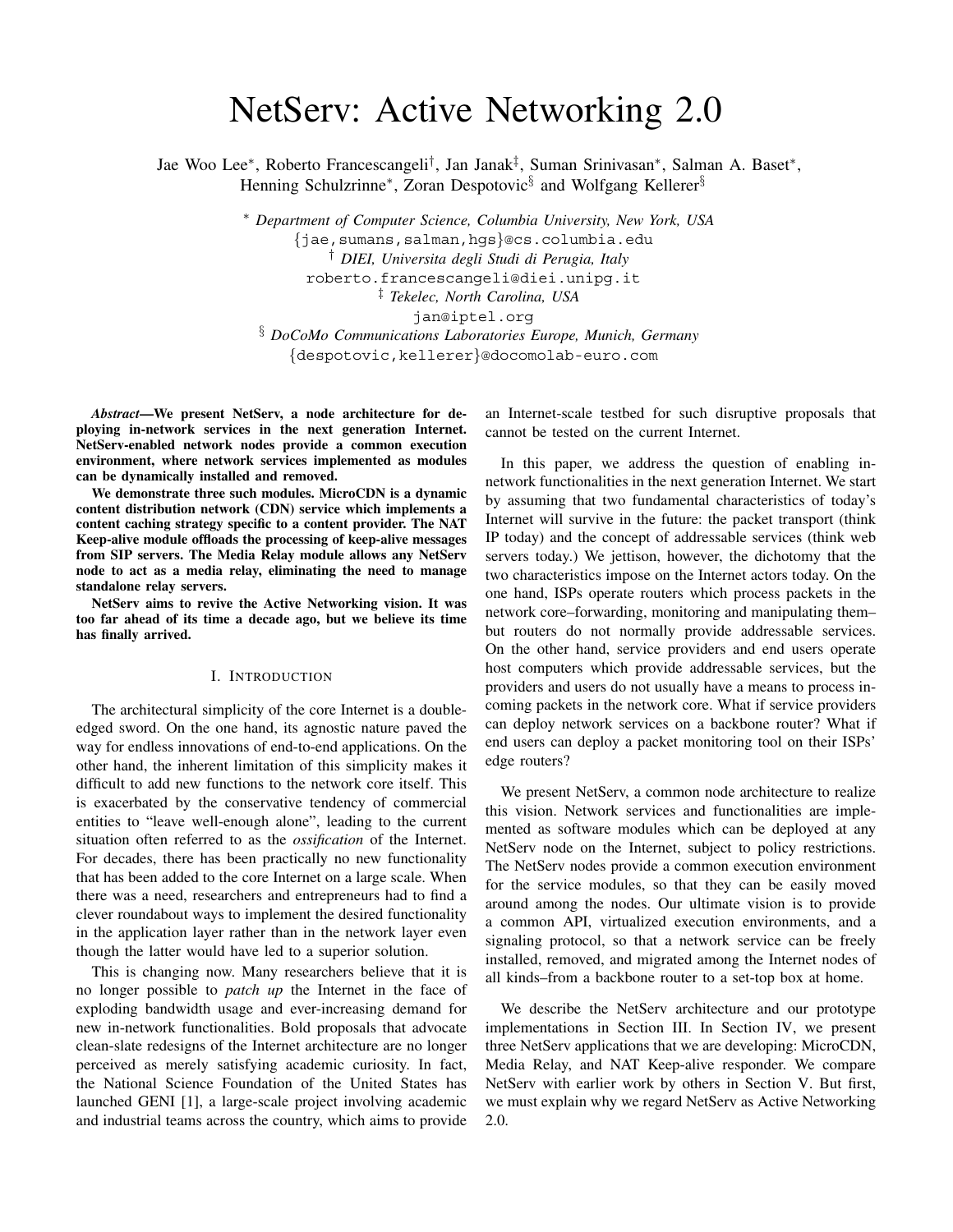

Fig. 1. General NetServ architecture.

#### II. ACTIVE NETWORKING REDUX

The idea to make the network elements programmable is not new. Active networking articulated the same vision more than a decade ago [2]. In fact, active networks went even further, advocating the *integrated* approach, where every packet can carry a program that can alter the behavior of network nodes. Many researchers attribute the ultimate demise of active networks to the security risk associated with user packets carrying code–or at least to the perception of that risk.

NetServ can be viewed as a revival of active networks. We put forth essentially the same vision. However, there are a few reasons why we believe that NetServ will yield a very different outcome than that of active networks. First, among the two approaches to programmability that active networks suggested, we forgo the integrated approach and adopt the more conservative *discrete* approach, where network elements are programmed by out-of-band signaling. Second, advances in the area of virtualization and isolation have been considerable in the past decade. The use of virtual machines is widespread across many applications. Java-based sandboxing mechanisms have matured over the years. Third, we note the industry trend to provide programming APIs for 3rd party developers to extend their products by the router vendors who have been very resistant to open up their technology in the past [3]. Last but not least, we believe the timing is right. The increasingly evident shortcomings of the current Internet architecture, and the urgency to fix it, will lead many researchers and industry participants to look at new (and old) ideas with an open mind.

## III. NETSERV ARCHITECTURE

## *A. Overview*

Figure 1 depicts the general NetServ architecture. The service modules, represented as ovals, are the applications that provide network services. They are written in Java and conform to the OSGi [4] component specification. The OSGi framework provides dynamic module installation and removal, and isolation between modules.

The service modules run in a virtualized execution environment. We envision three different types of execution environment providing different levels of isolation between modules, depending on the capability and policy of the NetServ node hosting the environment:

- 1) **Namespace isolation**: The modules run in a single Java Virtual Machine (JVM). The OSGi framework provides isolation between modules by loading them into separate namespaces, but it is hard to control resource consumption, such as CPU time spent by the modules.
- 2) **Process isolation**: The modules can be grouped into multiple JVM processes, one for each user, for example. The traditional process-level protection of multi-user operating systems can be used to provide resource control and isolation between the JVMs.
- 3) **Virtual machine isolation**: Further isolation and protection can be achieved through virtualization. For example, a group of modules running in a virtual machine can have their own IP address, allowing modules to become network server applications.

The execution environments communicate with the NetServ packet transport layer so that data packet flows can be routed to the appropriate service modules.

There are three types of modules: server module, packet processing module, and monitoring module. Server modules are network server applications that are explicitly addressable, such as a web sever module that listens on port 80 on a dedicated IP address. Packet processing modules are placed on the packet path, and process the packets transiting the NetServ node, which is normally a router in this case. Monitoring modules are similar to packet processing modules in that they also inspect transit packets, but they do not modify them. In addition, a NetServ node can impose a maximum rate at which packets are sampled for monitoring modules. Different NetServ nodes will support different types of modules. A NetServ end-user host might only support server modules and a NetServ core router might only support monitoring modules, while a NetServ edge router might support all three types of modules.

The NetServ controller is responsible for downloading a module and installing it into an execution environment. The controller responds to signaling messages sent by the neighboring NetServ nodes. The NetServ signaling protocol, based on NSIS [5], is used to install and remove modules, and to query the status of NetServ nodes. A NetServ node will usually require authentication before it accepts a module install request, but it may allow anonymous modules to run in an execution environment with a limited set of resources. The capability and policy of a NetServ node can be probed using the signaling protocol. A NetServ node can query its neighbor to discover, for example, the types of execution environment it supports, the types of module that can be installed, and whether authentication is required.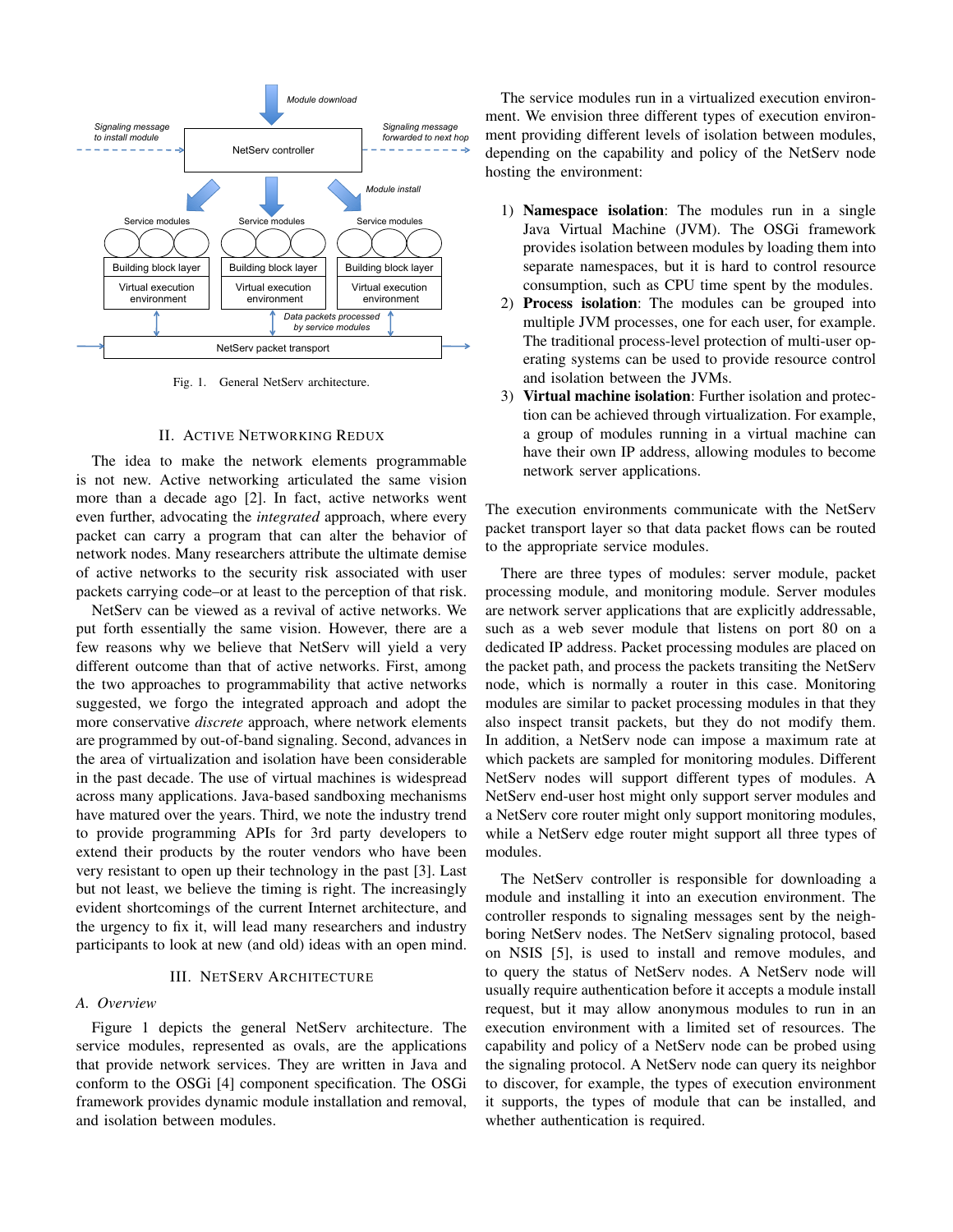

Fig. 2. First NetServ prototype.

### *B. Signaling*

In the NetServ architecture, module installation and removal are triggered by the exchange of signaling messages. The NetServ signaling protocol extends the NSIS Framework protocol suite. The NSIS Framework describes a two-layer stack for signaling on the Internet. The lower layer, the NSIS Transport Layer Protocol (NTLP), is in charge of routing and transporting higher layer messages to the next NSIS node on the path. The higher layer, the NSIS Signaling Layer Protocol (NSLP), handles the actual signaling logic specific to a given application. The NTLP layer can also exchange control and feedback information, such as errors and route change indications, with the signaling layer.

The General Internet Signaling Transport (GIST) [6] is a concrete implementation of the NTLP. GIST handles application-independent signaling tasks related to message routing, security, peer discovery and connection state management. A NetServ NSLP daemon runs on top of the GIST daemon, and handles NetServ-specific signaling messages. The NetServ NSLP daemon registers itself with the GIST daemon, and the GIST daemon passes NetServ signaling messages up to the NSLP layer. A NetServ message received by the GIST daemon (and in turn by the NSLP daemon) can be addressed directly to the node, or it can be intercepted by an intermediate node along the path to the destination (pathcoupled signaling).

## *C. Packet Processing*

In our first prototype implementation, we explored one particular aspect of the NetServ architecture, namely, dynamic installation of packet processing modules. Figure 2 describes the implementation. We used the user-level Click router [7] as the packet transport layer, and the Java Native Interface as the communication channel between the packet transport and the OSGi module environment. Our previous paper [8] describes this implementation in detail and provides performance evaluation.

We are currently engaged in another prototyping stage, where we are building a more complete system outlined in Section III-A, including multiple execution environments, signaling, and the NetServ controller daemon.

For the current prototype, we have replaced the user-level Click router with two different kernel-level packet transport layers, which we are developing in parallel: the Linux kernel using Netfilter queue [9] as kernel-user communication, and the kernel-level Click router using pseudo-devices. We are also planning to build the same system on top of a Juniper router using the recently published JUNOS SDK [3].

## *D. Security*

The main objective of the NetServ framework is to allow service providers install services (in form of Java modules) on Internet routers. Such routers may be running within other autonomous systems, i.e., autonomous systems that are in no relationship with the service provider. Due to the lack of relationship between the owner of the NetServ-enabled router and the service provider wishing to install a module on that router, the owner of the NetServ-enabled router would need to take precautions before installing the module and verify:

- *•* The authenticity and integrity of the module being installed.
- *•* The authorization of the module to access the advertised network prefix (specified by a matching expression inside the module).

The NetServ framework relies on standard Java 2 security mechanisms to verify the authenticity and integrity of modules being installed. In order to get access to the services provided by the NetServ framework on the router, modules being installed need to carry a signature of a trusted service provider. Without a valid signature the NetServ framework refuses to install the module.

Accounting and resource control mechanisms in the NetServ framework are used to keep track of the resources each service modules has used. This allows the service provider to be charged for resources their modules used, or to curtail operation of a module if it has exceeded its resource limits.

Fine-grained access control to networking resources is of utmost importance in the NetServ framework. The core of the NetServ framework needs to make sure that modules running on the router can only get access to the traffic that "belongs" to them and not to other network traffic passing via the router.

Each service module declares its interest in network traffic by providing a matching expression. The NetServ framework uses the matching expression to filter traffic passing through the router; only traffic that matches the expression will be passed onto the service module. Because matching expressions advertised by modules may contain arbitrary IP addresses or network prefixes, the NetServ framework also has to verify that the module is authorized to receive the traffic specified by its matching expression. In other words, the NetServ framework needs to ensure that modules cannot spoof traffic of other service providers.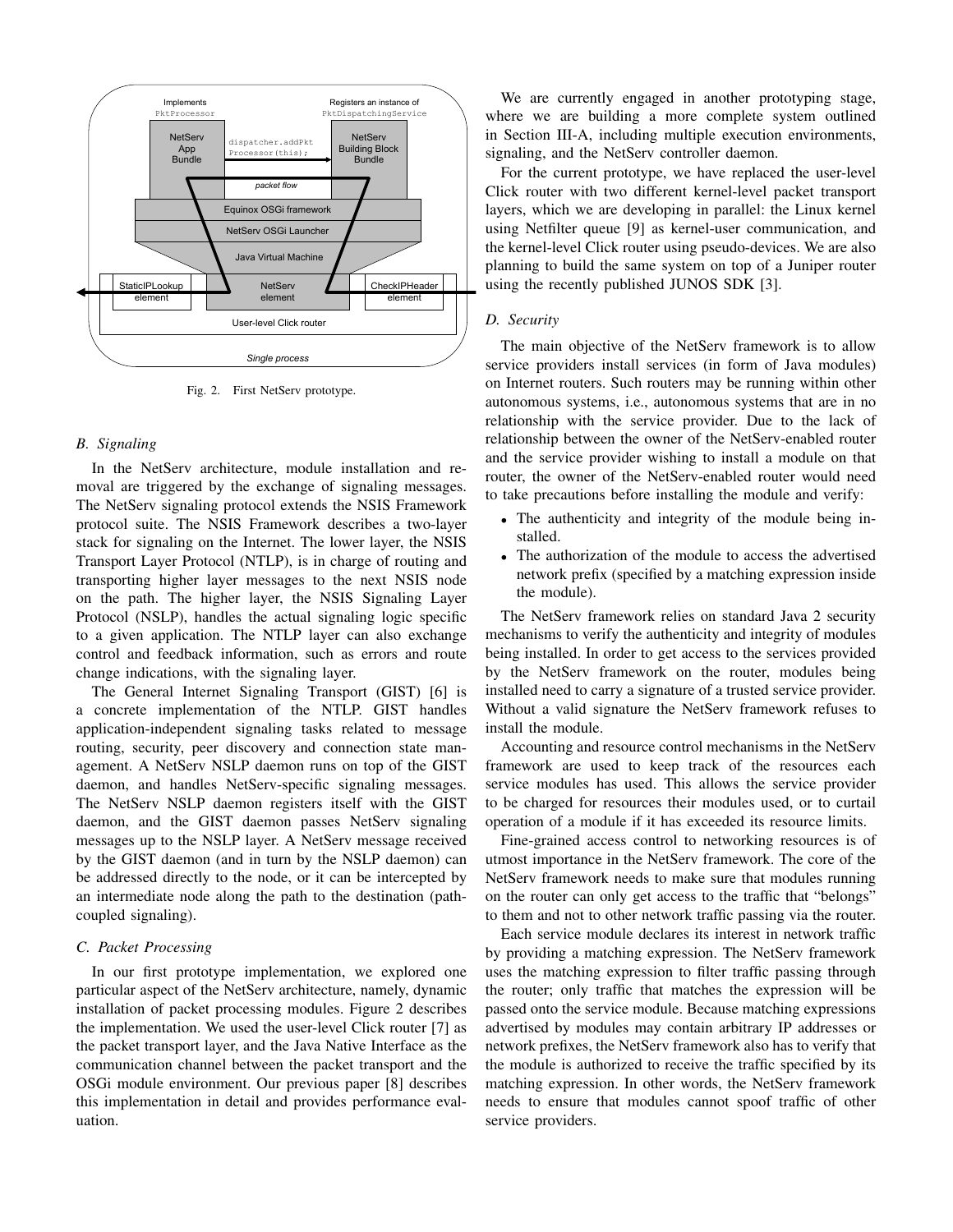We realize that our requirement to verify the ownership of a network prefix is very similar to the problem being solved in the Secure Inter-Domain Routing working group in the IETF. The working group proposes a PKI (Public Key Infrastructure) based solution called RPKI. The solution can be used to verify whether a certain autonomous system is allowed to advertise a given network prefix. We plan on using that infrastructure, once available, in NetServ. By mapping service providers to autonomous systems we can use the RPKI infrastructure to verify the right of a module to receive traffic to and from a set of IP addresses.

Because access to the RPKI infrastructure may not be available on all NetServ-enabled routers, NetServ will also support simpler verification mechanisms that do not rely on PKI, such as reverse routability checks and DNS based verification. The level of security verification and combination of security checks used by a NetServ-enabled router is a matter of local configuration policy and will be determined by the owner of the router.

#### IV. NETSERV APPLICATIONS

In this section, we describe three NetServ applications. MicroCDN is a dynamic Content Distribution Network (CDN) service which implements a content caching strategy specific to a content provider. The NAT Keep-alive responder and the Media Relay modules solve two common NAT-related problems in IP telephony. The NAT Keep-alive module offloads the processing of keep-alive messages from the SIP server. The Media Relay module allows any NetServ node to act as a media relay, thereby eliminating the need to manage standalone relay servers.

#### *A. MicroCDN*

The Internet has seen an explosive growth in traffic carrying multimedia content in recent years. To cope with such demand, larger content providers usually employ content distribution network (CDN) operators. The CDNs typically deploy a large number of content servers in diverse geographic locations, and use centrally controlled redirection mechanisms, such as DNS redirection, to redirect user requests to content servers closer to the users. The static nature of the redirection mechanism makes it somewhat difficult for the content provider and the CDN operator to adapt quickly to changing traffic patterns.

MicroCDN, a NetServ-based CDN application, aims to address the shortcomings of the traditional CDN architecture. Figure 3 shows how MicroCDN works in a simple scenario where users are downloading a video file from a content provider, YouTube.com. The content provider develops a MicroCDN NetServ module and makes it available for download. The content provider's server machines respond to the content requests as usual.

In addition, however, when a server notices the rate of requests from a network location above a certain threshold, the server initiates on-path signaling to tell the NetServ nodes in the path that they should download and install the provider's MicroCDN module. The signaling message contains the URL



Fig. 3. On-demand content caching using MicroCDN.

and other information about the module, so that the NetServ nodes can determine if the module is compatible with the node's policy and capability, and where to download it from. After a NetServ node successfully downloads the module, it signals back the provider's server to register itself as one of the caching nodes. Now, the content requests originating from the vicinity of that caching node can be redirected to the node. The caching node will then fetch the requested content, sending it to the user as it is being fetched, and cache it for future requests.

The MicroCDN module will uninstall itself after a period of inactivity. And, of course, it can be reinstalled when new demands arise. The content provider controls the tunable parameters such as the inactivity time before module expiration. In fact, since the MicroCDN module is written by the content provider specifically for the provider, the provider controls every aspect of the module's behavior, from the cache replacement policy to the algorithm to locate the nearest caching node. The module can even modify the video content on the fly, inserting watermarks or advertisements, for example. This is indeed the biggest advantage of MicroCDN compared to the traditional content distribution network. Using MicroCDN, content providers can employ any distribution strategy that satisfies their need, rather than being locked in by the mostly static infrastructures of traditional CDN providers.

#### *B. NAT Keep-alive responder*

Unfortunately, NATs are part of the Internet fabric today. Internet Telephony Service Providers (ITSPs) are acutely aware of the effect of ubiquitous NAT boxes when they have to deploy a SIP server for a large number of subscribers. NAT boxes maintain an ephemeral state between internal and external IP addresses and ports, referred to as a binding. After a SIP User Agent (UA) behind a NAT box registers its IP address with the SIP server, the UA must send a periodic keepalive message in order to prevent the NAT box from removing the binding. Without the keep-alive messages to refresh the binding, the UA will not be able to receive incoming calls.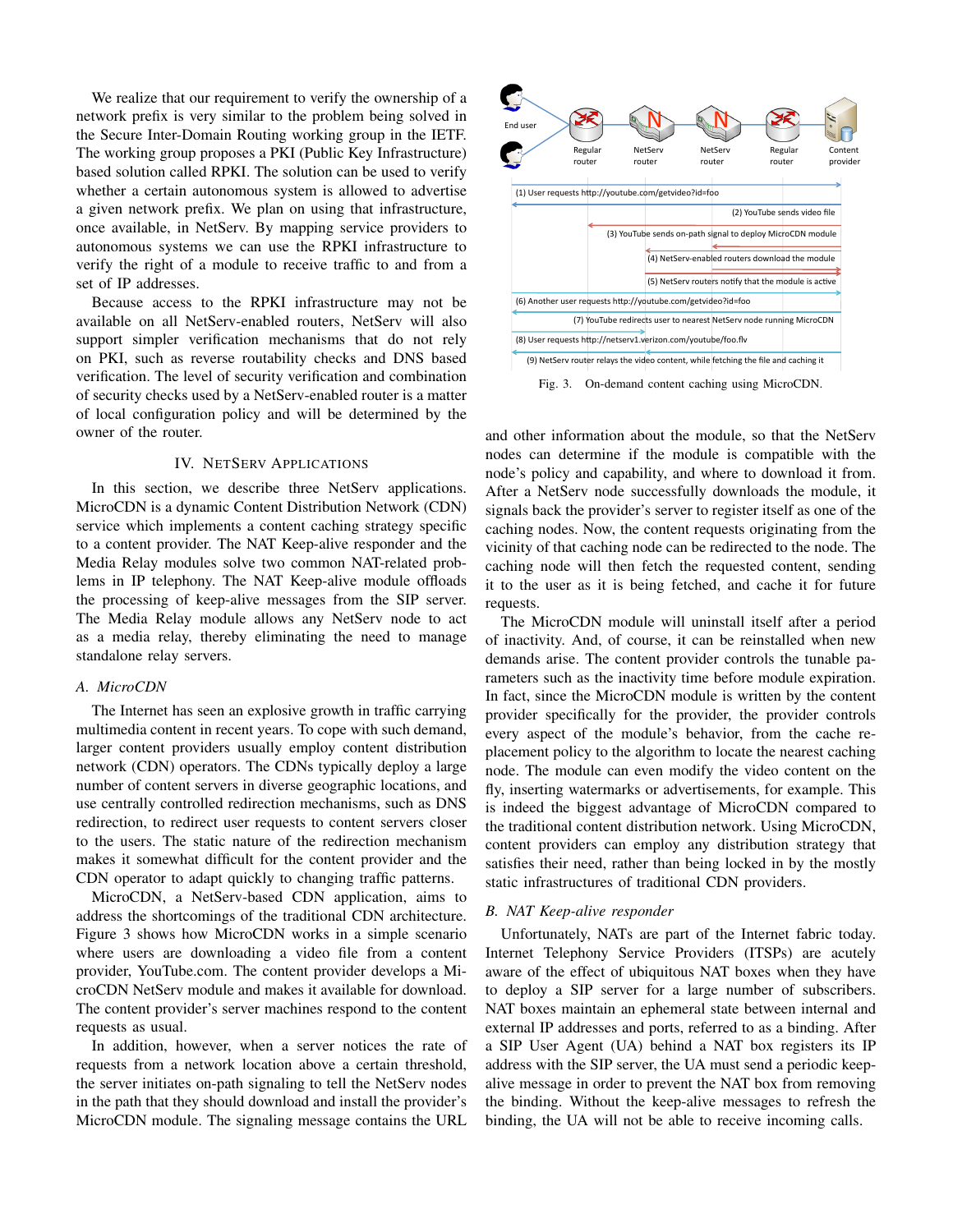

Fig. 4. Operation of NetServ NAT keep-alive responder.

Most UAs use UDP for SIP signaling, and reliably keeping a UDP binding in a typical NAT box requires that a keepalive message should be sent every 15 seconds [10]. While the size of a keep-alive message is relatively small (about 500 bytes when SIP messages are used for this purpose, which is often the case), millions of users sending it every 15 seconds represents a significant consumption of network and server resources. This traffic wastes energy, adds to the operating cost of ITSPs, and serves no useful purpose–other than to fix a problem that should not exist in the first place. A surprising fact is that the keep-alive traffic is a major bottleneck in scaling a SIP server to a large number of users [10].

Figure 4 shows how NetServ could help to offload NAT keep-alive traffic from the ITSP's infrastructure. Without the NetServ keep-alive responder, the SIP UA behind NAT sends a keep-alive request to the SIP server every 15 seconds and the SIP server sends a response back. The NAT keep-alive packets can be either short 4-byte packets or full SIP messages. For our implementation, we are using full SIP messages because, to the best of our knowledge, this is what most ITSPs use.

When an NSIS-enabled SIP server starts receiving NAT keep-alive traffic from a SIP UA, it initiates NSIS signaling in order to find a NetServ router along the network path to the SIP UA. If a NetServ router is found, the router downloads and installs the NAT keep-alive responder module. Such a module would be typically be provided by the ITSP running the SIP server.

After the module has been successfully installed, it starts inspecting SIP signaling traffic going through the router towards the SIP server. If the module finds a NAT keep-alive request, it generates a reply on behalf of the SIP server, sends it to the SIP UA and discards the original request. Thus, if there is a NetServ router close to the SIP UA, the NAT keep-alive traffic never reaches the network or the servers of the ITSP; the keep-alive traffic remains local in the network close to the SIP UA.

The NAT keep-alive responder spoofs the IP address of the SIP server in response packets sent to the UA. This is necessary for certain restrictive NATs. IP address spoofing is not an issue in this case because the NetServ router is on the path between the spoofed IP address and the UA.

#### *C. Media Relay*

NAT boxes may also prevent SIP UAs from directly exchanging media packets, such as voice or video. This means that ITSPs must deploy media relay servers to facilitate the packet exchange between UAs behind NATs. However, this approach has several drawbacks, such as increased packet



Fig. 5. Operation of NetServ media relay.

delay, additional hardware and network costs, and management overhead. One way to address these drawbacks is to deploy the media relay functionality at the edge of the network, on routers and hosts that are closer to UAs.

Figure 5 shows how NetServ helps to offload the media relay functionality from an ITSP's infrastructure. The direct exchange of media packets between the two UAs in the picture is not possible. Without NetServ the ITSP would need to provide a managed media relay server. When a NetServ router is available close to a UA, the SIP server can deploy the media relay module at the NetServ node.

When a UA registers its network address with the SIP server, the SIP server sends an NSIS signaling message towards the UA, instructing the NetServ routers along the path to download and install the media relay module. The SIP server then selects a NetServ node close to the UA, instead of a managed server, to relay calls to and from that UA.

## *D. Reverse data path*

The previous descriptions of the three applications assumed that the reverse data path is the same as the forward path. On the Internet today, however, this is often not the case due to policy routing.

For MicroCDN and Media Relay, this is not an issue. The modules only need to be deployed *closer* to the users, not necessarily on the forward data path. The module will still be effective if the network path from the user to the NetServ node has a lower cost than the path from the user to the server.

For NAT Keep-alive responder, the module must be on-path to carry out its function. However, depending on the network topology of users and NetServ routers, this may not be a serious problem. If a module is installed at a place where there is no user to serve, it will time-out quickly. Furthermore, if we assume a dense population of users, it is likely that a module will serve some users, albeit not the ones who triggered the installation in the first place.

If on-path installation is indeed required, the client-side software can initiate the signaling instead of the server. In the NAT Keep-alive case, this means a modification to the SIP User Agent software. Another way to address this problem is to employ a round-trip signaling between the server and the last NetServ node on path.